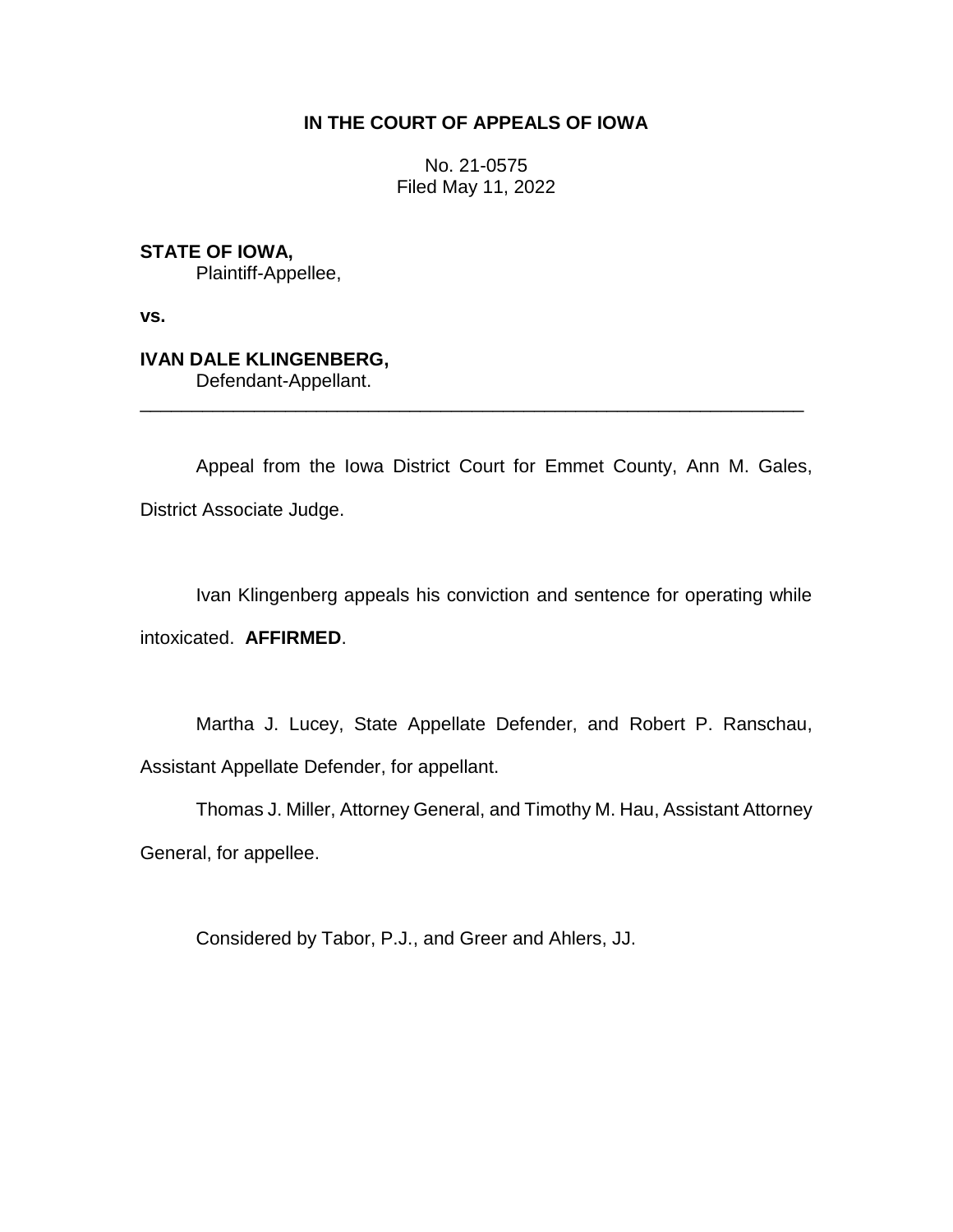## **AHLERS, Judge.**

Following a bench trial, Ivan Klingenberg was found guilty of operating while intoxicated  $(OWI)^1$  and sentenced to the statutory minimum of forty-eight hours in jail and a fine of \$1250.<sup>2</sup> He appeals. He asserts there was insufficient evidence that he was under the influence of alcohol to support his conviction, he was denied his right to allocution at sentencing, and the district court erred by delaying a determination of his reasonable ability to pay category "B" restitution. Before addressing each issue, we will start with a summary of the facts.

### **I. Factual Background**

 $\overline{a}$ 

Klingenberg started a fire in his yard that was large enough to catch the attention of his next-door neighbor. The neighbor approached Klingenberg to discuss taming the fire. The neighbor was familiar with Klingenberg and his usual demeanor and manner of speech. Based on her interactions with him, she concluded he was drunk. She noticed several empty beer cans. She also witnessed Klingenberg go into his garage to grab a gas can. When he exited the garage, he stumbled and dropped the gas can near the fire. The neighbor picked up the can to move it away from the fire and asked Klingenberg if he was okay. Although he responded that he was, the neighbor noticed that his speech was

<sup>1</sup> *See* Iowa Code § 321J.2(1)(a), (2)(a) (2018) (making it a serious misdemeanor to operate a motor vehicle while under the influence of alcohol).

<sup>2</sup> *See* Iowa Code § 321J.2(3) (setting the range of sentences available for operating while intoxicated, first offense). In addition to imposing only the minimum term of incarceration and fine, the court granted additional leniency by giving Klingenberg the option of fulfilling his incarceration obligation in a weekend offender program and waiving \$625 of the fine (the statutory maximum waiver) upon presentation of a temporary restricted license. *See* Iowa Code § 321J.2(3)(a) (permitting jail time to be served in an OWI program), (c) (permitting waiver of up to \$625 of the fine upon presentation of a temporary restricted license to the court).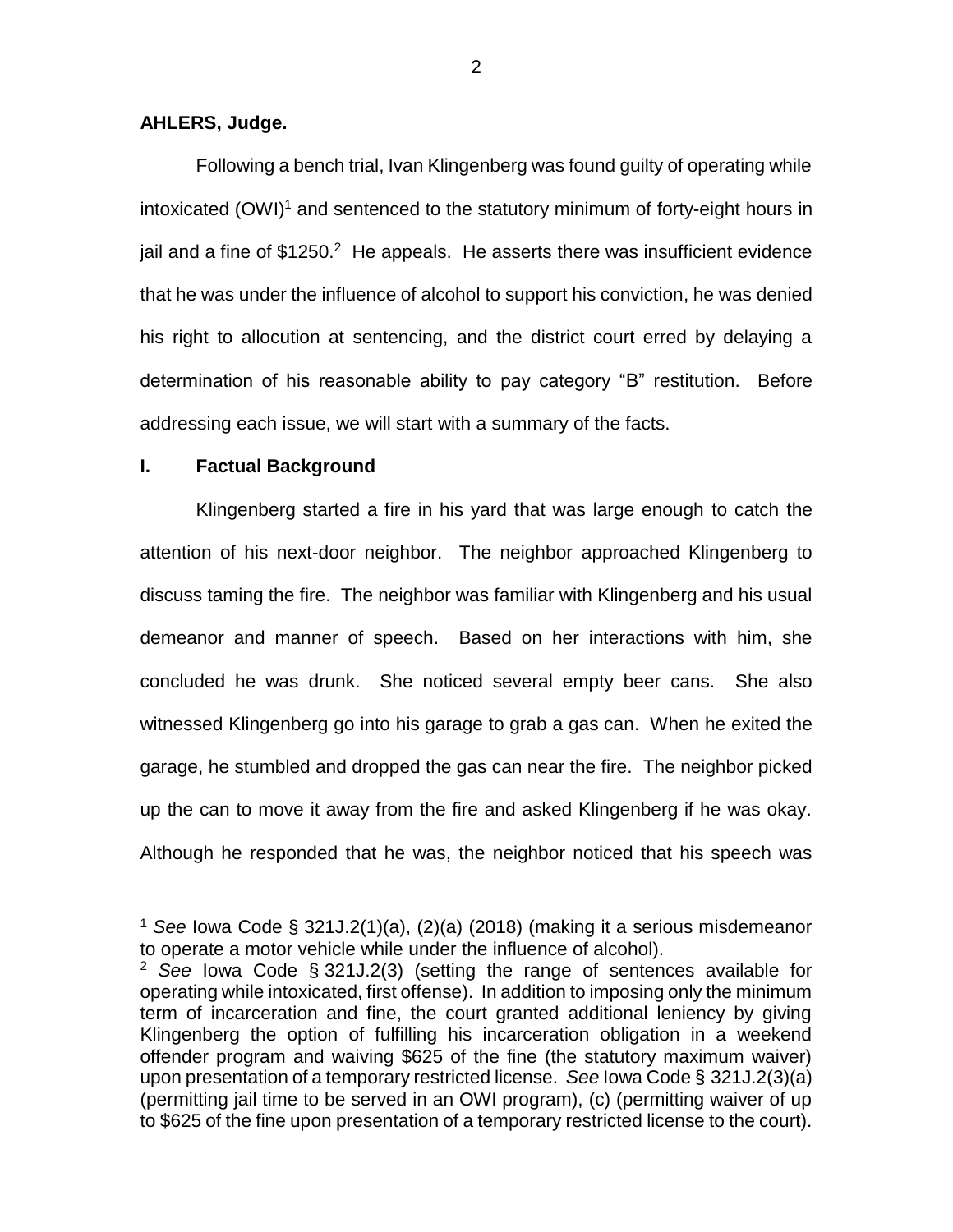slurred. Based on her past experience with Klingenberg and her experience as a bartender, she concluded he was "pretty buzzed." She spent about thirty to forty minutes with Klingenberg, during which time she witnessed Klingenberg consume additional beers. After Klingenberg became defensive with her when she offered him some food, she returned to her home. She called the police chief to inform him of her concerns about Klingenberg's intoxication and the size of the fire.

In response to that call, the officer made contact with Klingenberg at Klingenberg's home. There, the officer observed the large fire and interacted with Klingenberg. Based on his observations, the officer concluded that Klingenberg was intoxicated. He based this conclusion on the presence of empty beer cans; Klingenberg's slurred speech; his bloodshot, watery eyes; and his unsteadiness. The officer notified Klingenberg he needed to let the fire die down, and the officer left.

Approximately twenty-five minutes later, the officer witnessed Klingenberg drive a vehicle into the parking lot of a local convenience store. The officer pulled in behind Klingenberg's vehicle and activated the patrol vehicle's emergency lights due to his suspicion that Klingenberg was intoxicated and did not have a driver's license. Upon approaching Klingenberg's vehicle, the officer again observed that Klingenberg had slurred speech and bloodshot, watery eyes. Now that they were away from the fire, the officer could also smell alcohol. When asked, Klingenberg admitted to drinking. Klingenberg submitted to a preliminary breath test but declined to participate in any field-sobriety tests. The officer placed Klingenberg under arrest, took him to jail, invoked implied-consent procedures, and requested

3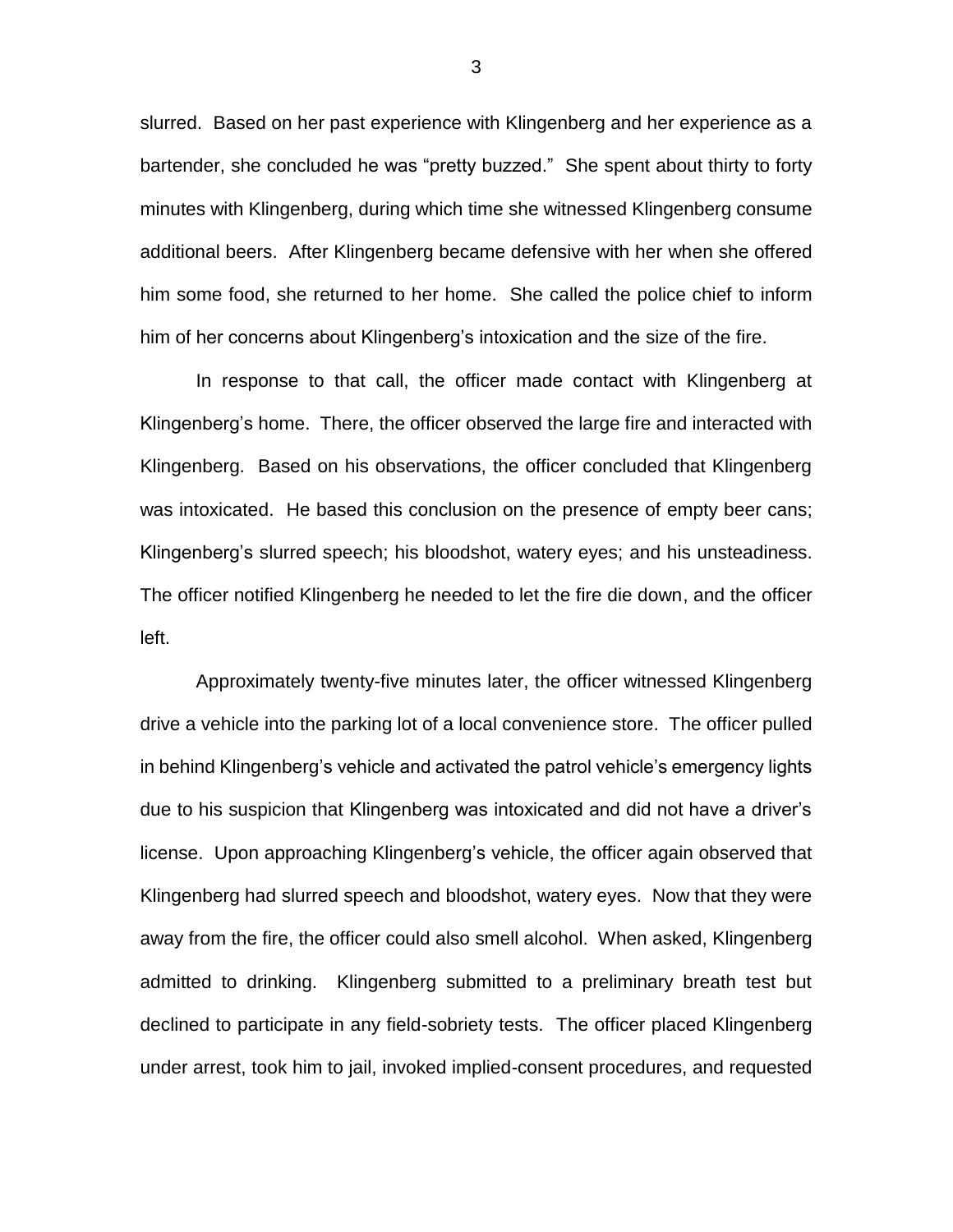a sample of Klingenberg's breath for testing. Klingenberg refused to provide a breath sample.

## **II. Sufficiency of the Evidence**

As noted, Klingenberg refused to submit to chemical testing to measure his blood-alcohol level. Without chemical test results, the State was required to prove two elements to establish that Klingenberg was guilty of OWI: (1) Klingenberg operated a motor vehicle; and (2) at that time, Klingenberg was under the influence of alcohol.<sup>3</sup>

Klingenberg only challenges the sufficiency of the evidence as to the second element, claiming the State failed to prove he was under the influence of alcohol. For Klingenberg to be "under the influence" means (1) his reason or mental ability has been affected, (2) his judgment is impaired, (3) his emotions are visibly excited, or (4) he has lost control of bodily actions or motions to any extent.<sup>4</sup>

We review sufficiency-of-evidence claims for corrections of errors at law.<sup>5</sup> We uphold the defendant's conviction if there is substantial evidence to support the quilty finding. $6$  Evidence is substantial if it is sufficient to convince a rational trier of fact that the defendant is guilty beyond a reasonable doubt.<sup>7</sup> In assessing

<sup>3</sup> *See* Iowa Code § 321J.2(1)(a); Iowa State Bar Ass'n, Iowa Criminal Jury Instruction 2500.2 (June 2020).

<sup>4</sup> *See State v. Dominguez*, 482 N.W.2d 390, 392 (Iowa 1992); Iowa State Bar Ass'n, Iowa Criminal Jury Instruction 2500.5.

<sup>5</sup> *State v. Hall*, 969 N.W.2d 299, 304 (Iowa 2022).

<sup>6</sup> *Hall*, 969 N.W.2d at 304.

<sup>7</sup> *Hall*, 969 N.W.2d at 304.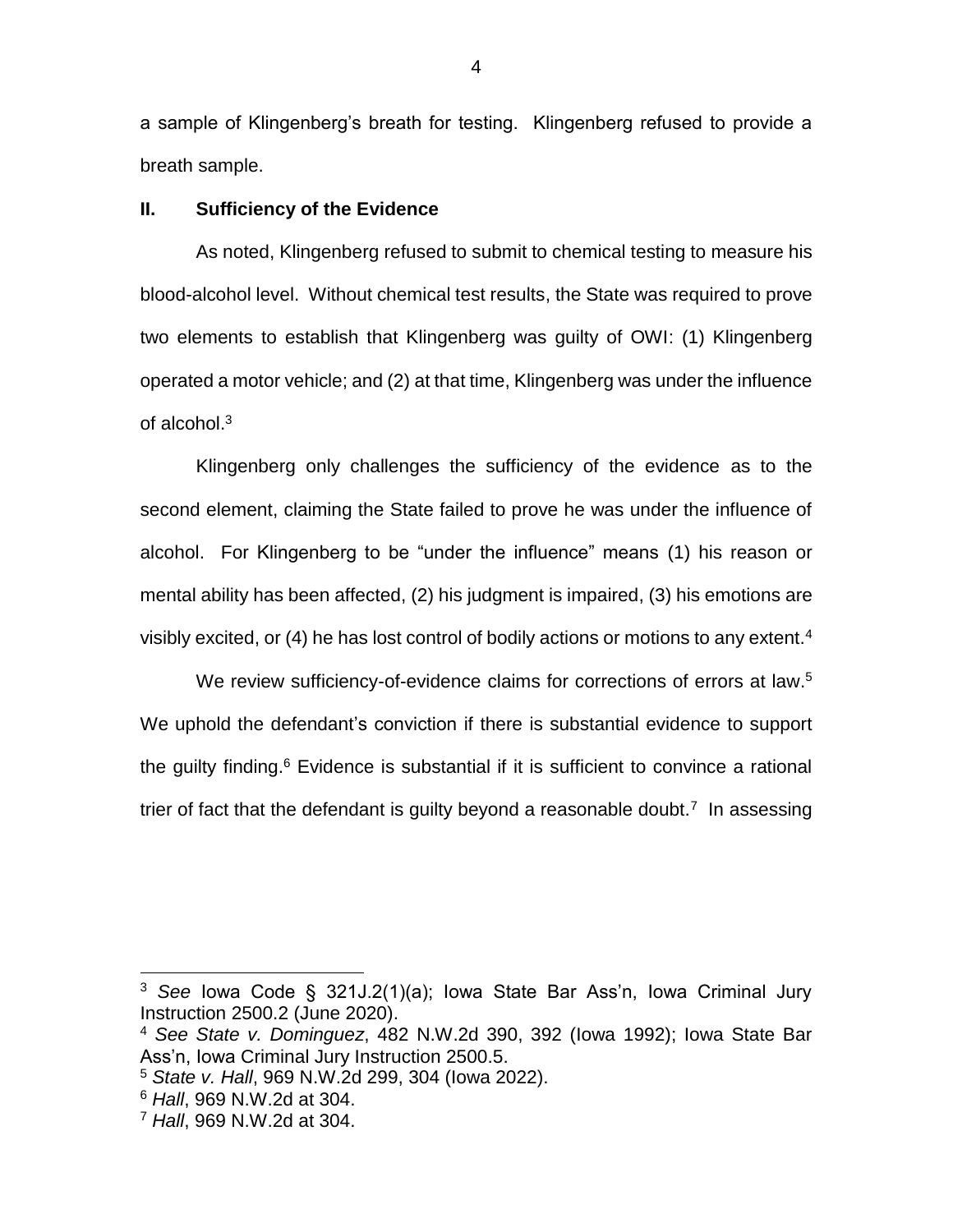the sufficiency of the evidence, we view it "in the light most favorable to the State, including 'all reasonable inferences that may fairly be drawn from the evidence.'"<sup>8</sup>

Much of Klingenberg's argument on this issue focuses on his claim that the evidence does not necessitate a finding that Klingenberg was under the influence. For example, Klingenberg argues that smelling of alcohol and having bloodshot, watery eyes after being around a fire does not necessarily mean he was drunk. While this may be true, it is an argument appropriately made to the fact finder, not to an appellate court on sufficiency-of-the-evidence review. Our role in a sufficiency-of-the-evidence challenge is to decide whether there is substantial evidence to support the finding actually made, not whether the evidence would support a different finding. $9$  Here, the district court, serving as fact finder, determined that Klingenberg was under the influence of alcohol. Following our review of the evidence, we determine there was sufficient evidence to support this finding.

There was direct and circumstantial evidence that Klingenberg consumed alcohol prior to driving his vehicle to the convenience store. Of course, mere consumption of alcohol is not enough to establish being under the influence, but there is more. Two eyewitnesses, both of whom were familiar with Klingenberg's usual manner of acting and speaking, concluded he was intoxicated based on his actions and his slurred speech shortly before he drove. Klingenberg was also unsteady on his feet—on one occasion stumbling as he carried a gas can toward

 $\overline{a}$ 

5

<sup>8</sup> *Hall*, 969 N.W.2d at 304 (quoting *State v. McPhillips*, 580 N.W.2d 748, 753 (Iowa 1998)).

<sup>9</sup> *Brokaw v. Winfield-Mt. Union Cmty. Sch. Dist.*, 788 N.W.2d 386, 393 (Iowa 2010).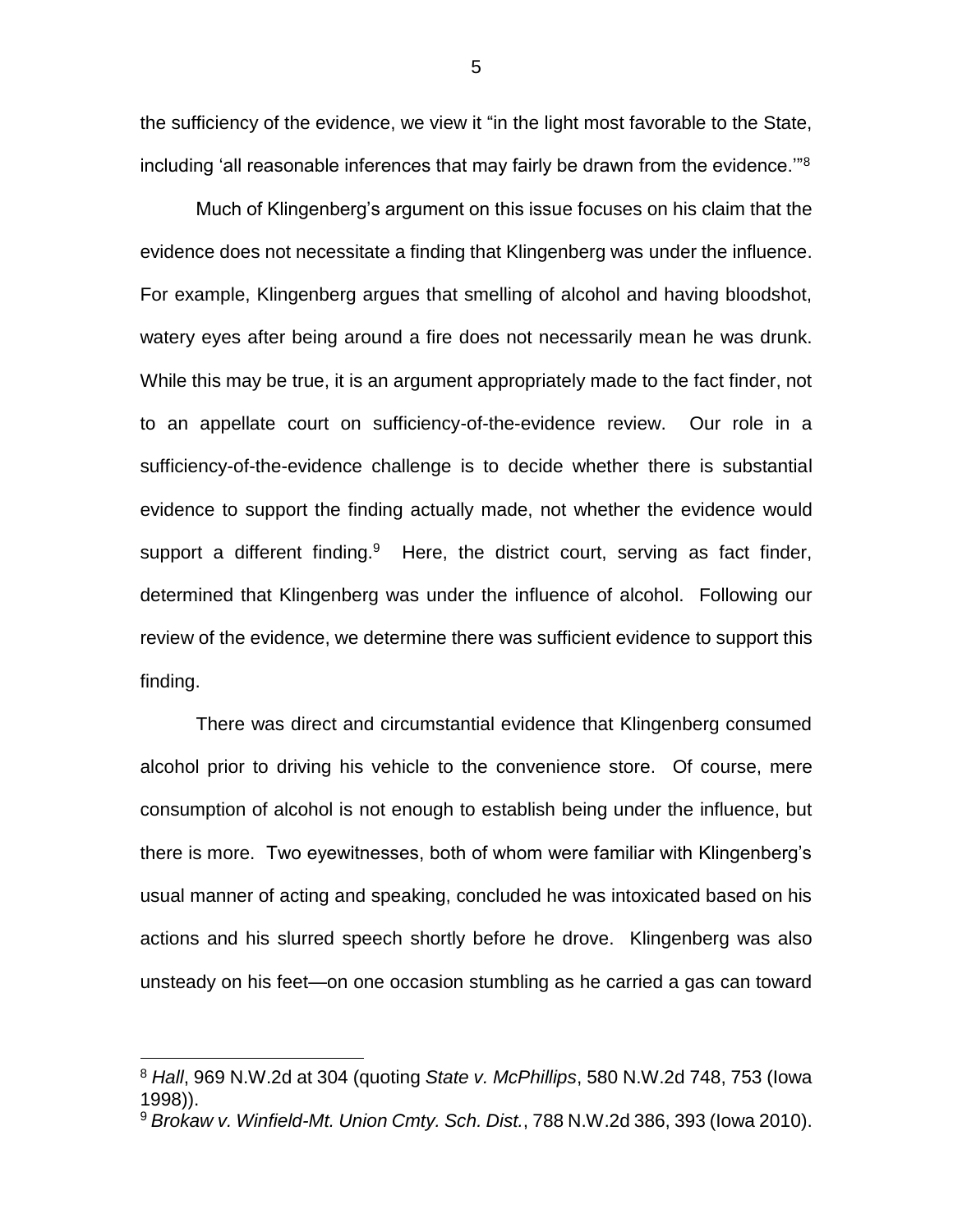the large fire. Klingenberg also showed impaired judgment by carrying the can of gas toward the fire, stumbling, and dropping it near the fire, compelling his neighbor to pick it up to move it away from the fire. He also made a number of statements to the officer that a rational fact finder could conclude constituted admissions of his intoxication. Furthermore, he gave nonsensical replies to questions from and comments by the officer during both interactions with the officer. Finally, Klingenberg refused chemical testing. A rational fact finder could conclude that Klingenberg refused testing because he knew it would provide incriminating evidence that he was under the influence of alcohol.<sup>10</sup>

All of this evidence combined permitted a rational fact finder to conclude that Klingenberg's reason or mental ability were affected, his judgment was impaired, and he had lost control of bodily actions or motions to some extent. Therefore, there is sufficient evidence that Klingenberg was under the influence of alcohol, and his conviction for OWI is affirmed.

#### **III. Right to Allocution**

 $\overline{a}$ 

Sentencing procedures are reviewed for an abuse of discretion.<sup>11</sup> Klingenberg claims he was denied his right to allocution at his sentencing hearing and this matter should be remanded for resentencing as a result. The State contends that the district court substantially complied with required procedures and, even if it did not, any error was harmless.

<sup>10</sup> *See State v. Kilby*, 961 N.W.2d 374, 375 (Iowa 2021) (confirming that test-refusal evidence is admissible in a criminal trial under Iowa Code section 321J.16). <sup>11</sup> *State v. Craig*, 562 N.W.2d 633, 634 (Iowa 1997).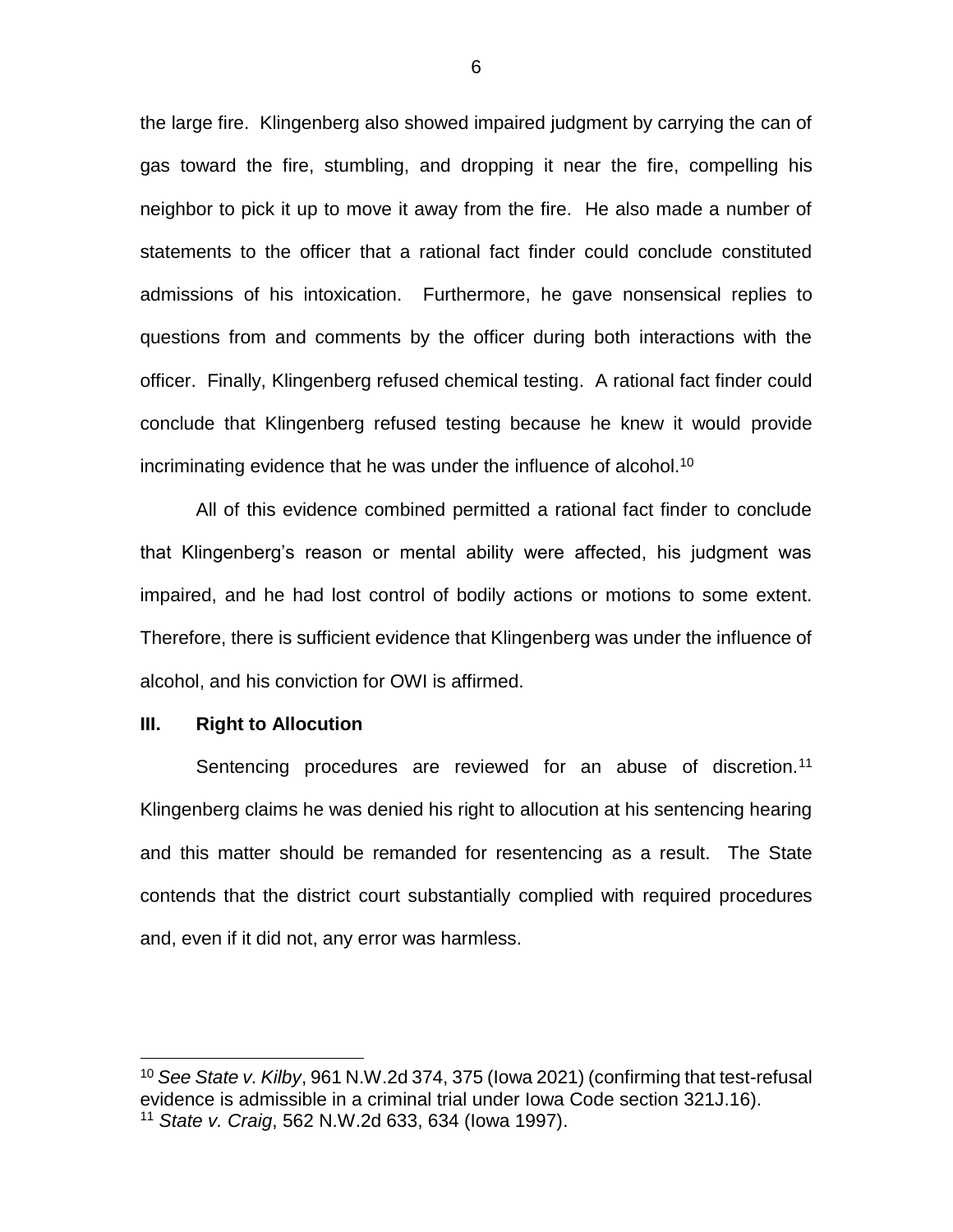Iowa Rule of Criminal Procedure 2.23(3)(a) requires the sentencing court to ask the defendant "whether the defendant has any legal cause to show why judgment should not be pronounced." Rule 2.23(3)(d) allows a defendant and defendant's counsel "to address the court where either wishes to make a statement in mitigation of punishment." These requirements are commonly referred to as a defendant's right to allocution.<sup>12</sup> While a defendant has a right to allocution under the rules, the sentencing judge "is not required to use any particular language to satisfy" the rules.<sup>13</sup> Substantial compliance with the rules is sufficient.<sup>14</sup>

The following exchanges took place during the sentencing hearing:

COURT: Is that the only issue preventing us from going to sentencing at this time?

PROSECUTOR: Yes, Your Honor.

COURT: Would you agree, [defense counsel]?

DEFENSE COUNSEL: Your Honor, it's my understanding my client intends to appeal, and that the only thing standing in the way of appealing would be waiting for your sentencing order, Your Honor.

During discussion of each side's recommendations for sentence, Klingenberg

interrupted the court several times to address questions he had regarding his

intended appeal and questions regarding the prosecution. After the court

answered Klingenberg's questions, the following exchange occurred:

COURT: That concludes this answer. Is there anything else we need to discuss today? PROSECUTOR: No, Your Honor. DEFENSE COUNSEL: No, Your Honor.

<sup>12</sup> *See Craig*, 562 N.W.2d at 634–35 (addressing allocution under a previous version of the rules of criminal procedure when the rules were numbered 22(3)(a) and  $(d)$ ).

<sup>13</sup> *Craig*, 562 N.W.2d at 635 (quoting *State v. Glenn*, 431 N.W.2d 193, 194 (Iowa Ct. App. 1988)).

<sup>14</sup> *Craig*, 562 N.W.2d at 635.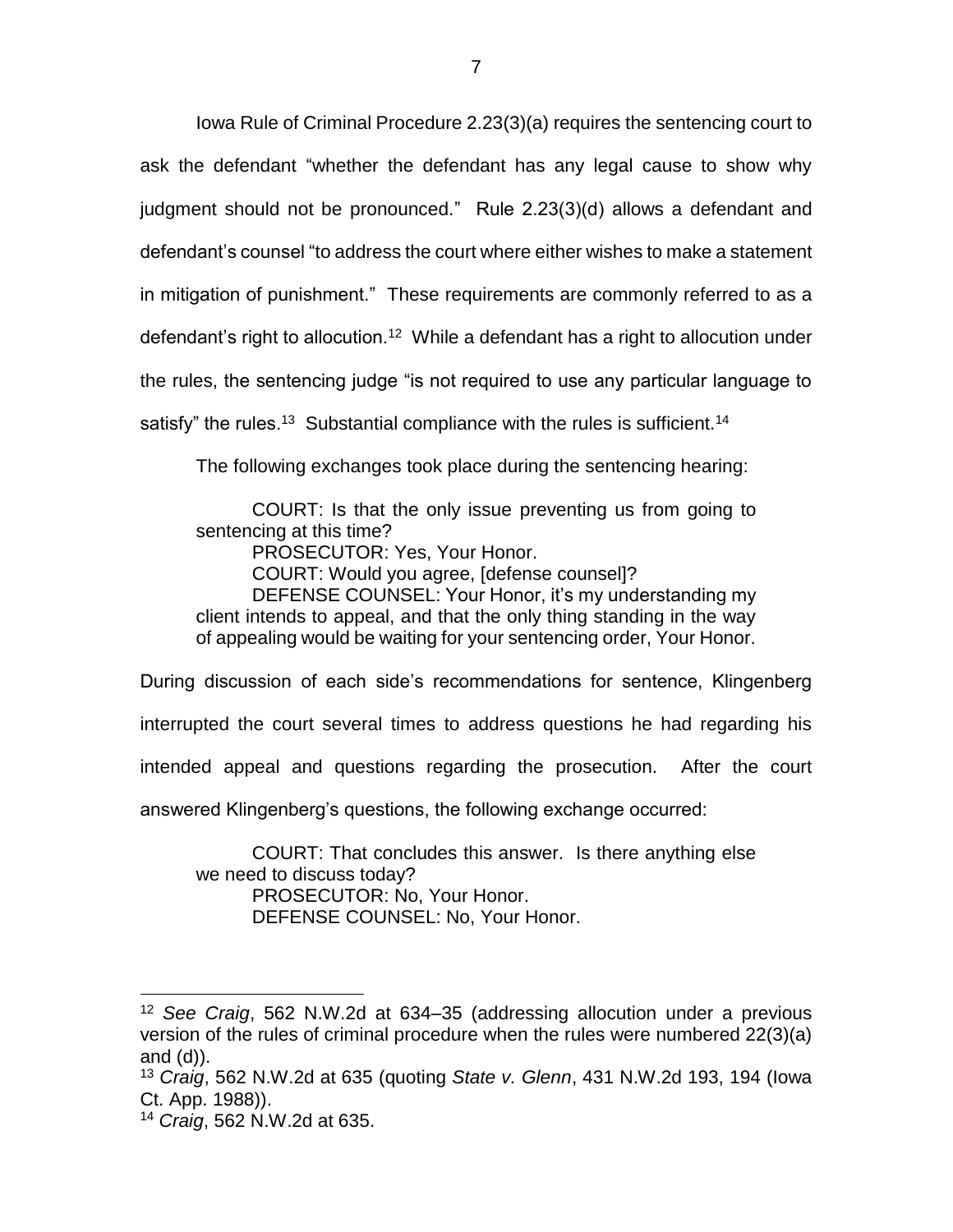Based on the above exchanges, we conclude the district court substantially complied with the requirement that Klingenberg be asked whether he had any legal cause to show why judgment should not be pronounced. However, we conclude the district court did not substantially comply with the requirement that Klingenberg be given the opportunity to speak in mitigation of punishment. Klingenberg was not presented with the opportunity to speak personally on matters regarding the sentence being recommended.<sup>15</sup> Accordingly, Klingenberg was denied his right to allocution.

Nevertheless, we agree with the State's contention that any error was harmless. Although not directly asked to speak in mitigation of punishment, Klingenberg did have extensive discourse with the court about topics of his choosing. He was permitted to ask the court questions and speak fairly freely. Because Klingenberg engaged in fairly free conversation with the court at sentencing, he had opportunity to voice any objections he may have had.<sup>16</sup> Further, the sentence imposed by the district court was that agreed to by both the State and Klingenberg's attorney—the minimum that could have been imposed for his charge. Our court has previously noted that the right of allocution is "significantly heightened" in circumstances where the State and defense are proposing vastly different sentences as opposed to "a situation in which the

<sup>15</sup> *See State v. Evans*, No. 04-0718, 2005 WL 1521539, at \*1 (Iowa Ct. App. June 29, 2005) (noting that the rules require defense counsel and defendant both be given the right to speak in mitigation of punishment).

<sup>16</sup> *See State v. Cason*, 532 N.W.2d 755, 757 (Iowa 1995) (holding because defendant had several opportunities to state any objections to the proposed sentence, any failure by the trial court to formally afford the defendant his right to allocution was harmless).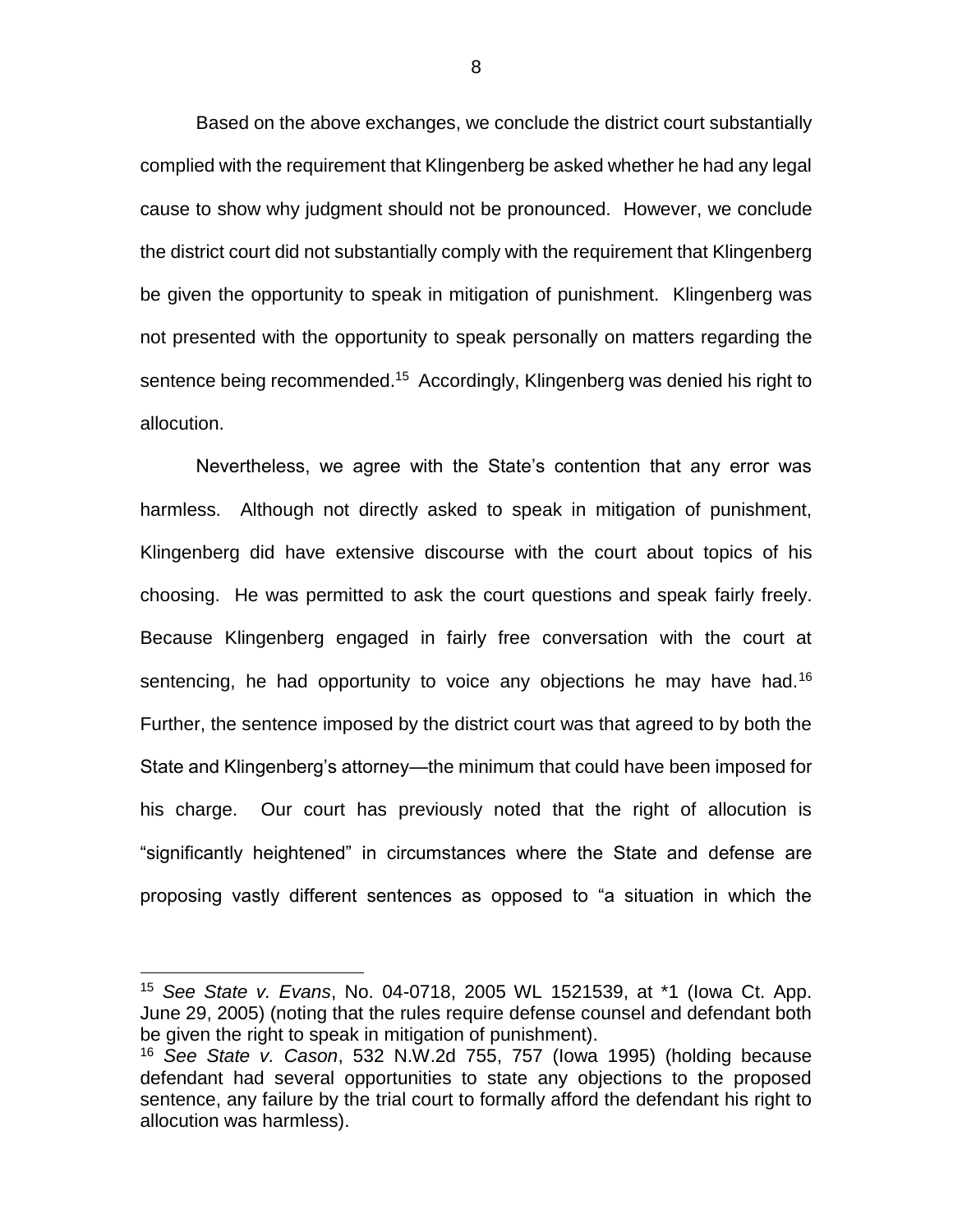defendant and the State essentially agree ex ante on the punishment to be imposed."<sup>17</sup> When his attorney agreed with the State's recommendation for the statutory minimum, Klingenberg again interrupted to ask if he could object. When asked what his objection was, Klingenberg expressed no disagreement with the recommended sentence. Instead, he expressed objection to having the same attorney on his forthcoming appeal. Because Klingenberg was sentenced to the minimum as was agreed to by his attorney and the State, and because he had significant discourse with the court during the hearing, including immediately after his attorney agreed to the State's recommendation, we find that any error was harmless.

# **IV. Timing of Reasonable-Ability-to-Pay Determination**

Klingenberg's final claim on appeal is that the district court erred in delaying a hearing on his ability to pay category "B" restitution until after the conclusion of this appeal. Restitution orders are reviewed for correction of errors at law.<sup>18</sup>

We determine that Klingenberg has waived his claim. At the sentencing hearing, the district court proposed deferring the determination on Klingenberg's ability to pay category "B" restitution until after the conclusion of his appeal. In response, all parties—including Klingenberg, both personally and through his attorney—agreed to follow that procedure. Klingenberg is not permitted to agree to a procedure in district court and then take the contrary position on appeal.<sup>19</sup>

<sup>17</sup> *Evans*, 2005 WL 1521539, at \*2.

<sup>18</sup> *State v. Gross*, 935 N.W.2d 695, 698 (Iowa 2019).

<sup>19</sup> *See State v. Rasmus*, 90 N.W.2d 429, 430 (Iowa 1958) ("A party to a criminal proceeding . . . will not be permitted to allege an error . . . in which he himself acquiesced, or which was committed or invited by him, or was the natural consequence of his own actions." (second alteration in original) (citation omitted)).